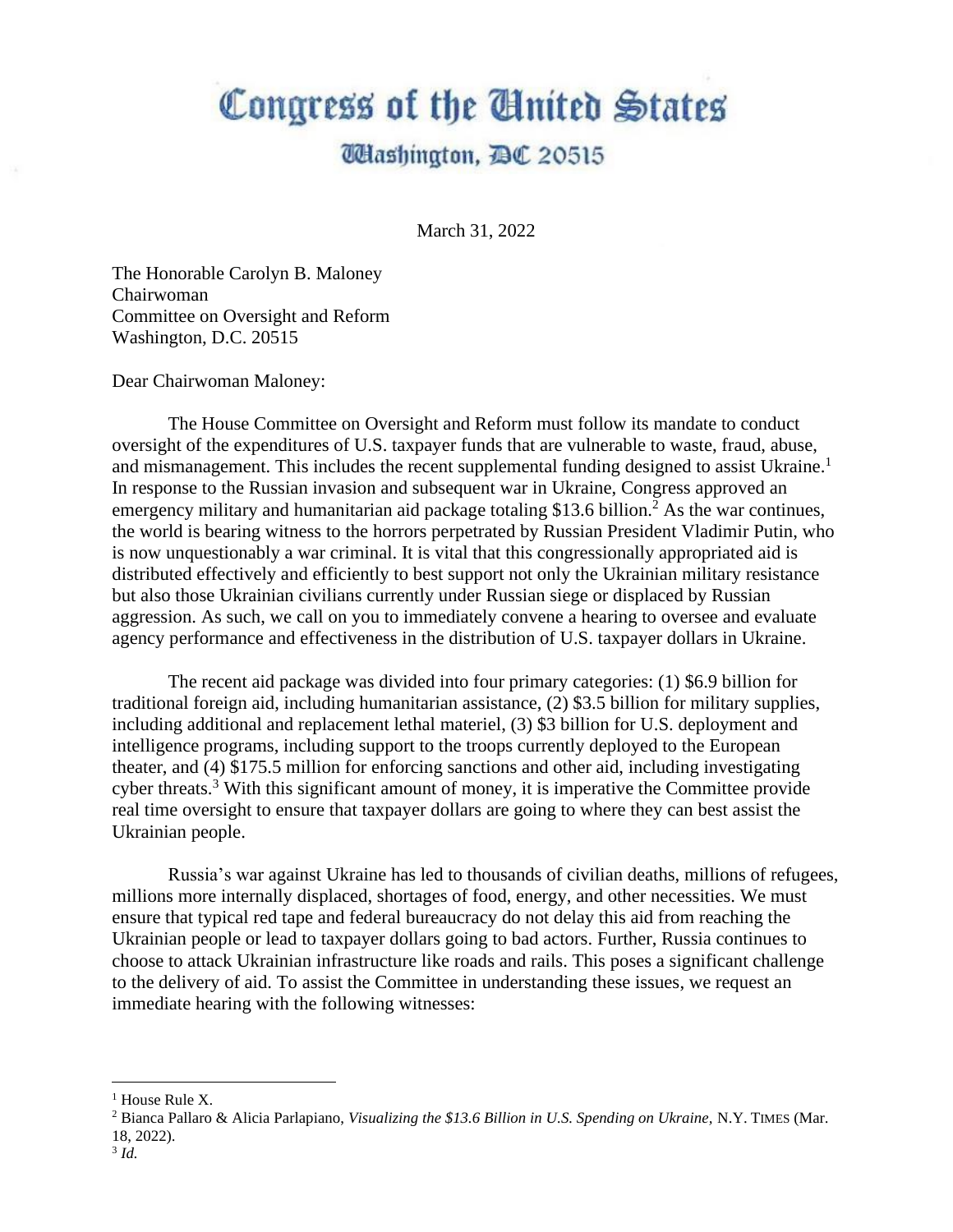The Honorable Carolyn B. Maloney March 31, 2022 Page 2

- 1. The Honorable Antony Blinken Secretary U.S. Department of State
- 2. The Honorable Samantha Power Administrator U.S. Agency for International Development
- 3. The Honorable Lloyd Austin Secretary U.S. Department of Defense
- 4. The Honorable Shalanda Young **Director** Office of Management and Budget

Thank you for your attention to this very important matter.

Sincerely,

James Comer Victoria Spartz Ranking Member Member of Congress Committee on Oversight and Reform

Jody Hice Glenn S. Grothman Ranking Member **Ranking Member Operations** 

Michael Cloud  $\overline{\phantom{a}}$ Ranking Member **Ranking Member** Ranking Member Subcommittee on Economic and Subcommittee on Environment Consumer Policy

Lody Hice Relen Steething

Subcommittee on Government Subcommittee on National Security

 $\sim$